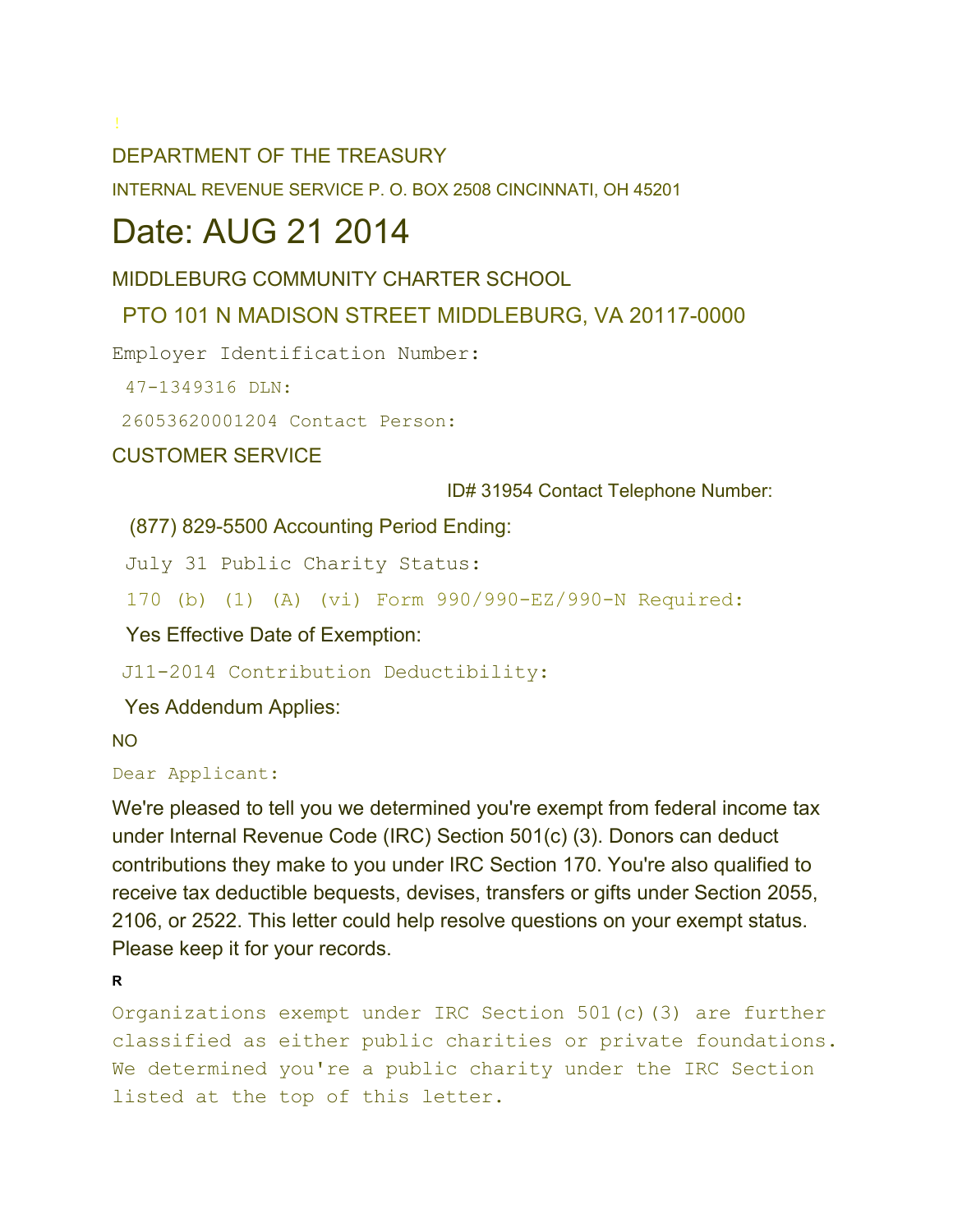If we indicated at the top of this letter that you're required to file Form 990/990-EZ/990-N, our records show you're required to file an annual information return (Form 990 or Form 990-EZ) or electronic notice (Form 990-N, the e-Postcard). If you don't file a required return or notice for three consecutive years, your exempt status will be automatically revoked.

If we indicated at the top of this letter that an addendum applies, the enclosed addendum is an integral part of this letter.

For important information about your responsibilities as a tax-exempt organization, go to www.irs.gov/charities. Enter "4221-PC" in the search bar to view Publication 4221-PC, Compliance Guide for 501(c)(3) Public Charities, which describes your recordkeeping, reporting, and disclosure requirements.

Letter 5436